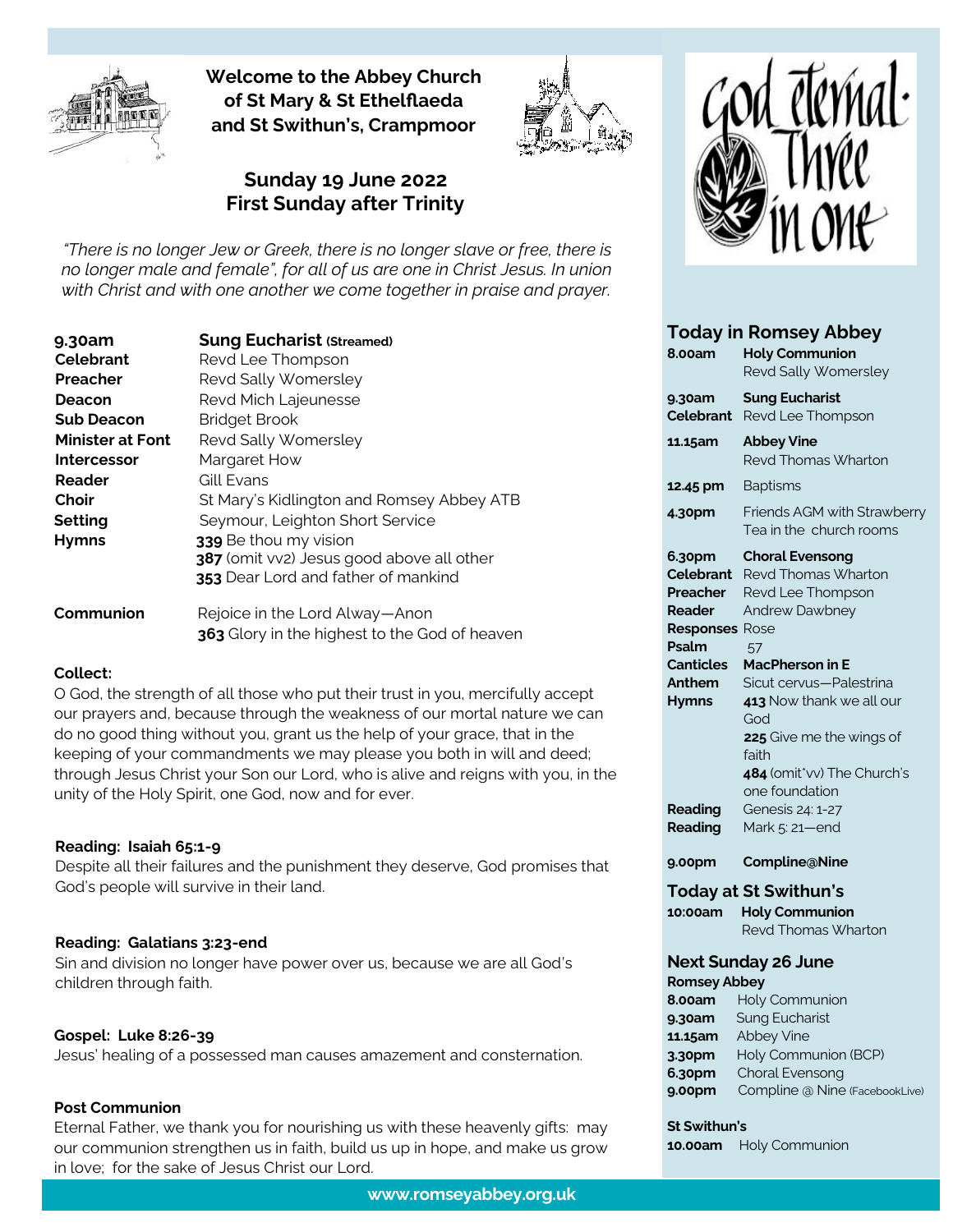# **Public Worship**

Monday & Wednesday 9.15am Morning Prayer in St Anne's

Tuesday & Thursday 9.15am Holy Communion in St Nicholas's

Friday (8am) Holy Communion in St Nicholas's

Saturday 9.15am Holy Communion in St Nicholas's

**Sunday** 8.00am Holy Communion 9.30am Parish Eucharist 11.15am Abbey Vine 6.30pm Evensong 9.00pm Compline at Nine Online

# **Donations**

There are contactless and cash donation points at both the North and South doors , and a contactless donation point by the Calling Window.

Donations to Abbey funds can also be made by using the Donate link on our website or the QR code which also goes directly to that link..

Donations can also be sent to the Parish Office(SO51 8EP) – cheques to PCC of Romsey.

Please consider Gift Aiding your donation if you pay UK Tax.

If you are able to give regularly then please consider joining the Parish Giving Scheme( PGS)

[https://www.parishgiving.org.uk/](https://www.parishgiving.org.uk/donors/find-your-parish/romsey-hampshire/) donors/find-your-[parish/romsey](https://www.parishgiving.org.uk/donors/find-your-parish/romsey-hampshire/)[hampshire/](https://www.parishgiving.org.uk/donors/find-your-parish/romsey-hampshire/)

If you are able to join the PGS or have any questions, concerns or need any help about donations to Abbey Funds contact Colin Davis, our Giving Officer on 07785 983524 or [penmayne@hotmail.com](mailto:penmayne@hotmail.com) .



### **Visiting Choir and Saturday Choral Evensong**

On the weekend of 18th and 19th June, the choir and choristers of St Mary's Kidlington will be visiting the Abbey, led by David Hewett (former Abbey chorister and organ scholar). They will sing Choral Evensong on Saturday 18th June at 5.30pm (including the Murrill in E canticles and Balfour Gardiner's Evening Hymn), and the 9.30am Sung Eucharist on Sunday 19th June. All welcome.

### **Romsey Abbey Knitting Group**

The next meeting of the Knitting group will be in the Abbey Church Rooms at 2.30pm on Thursday 23rd June. New members welcome.

# **Romsey Festival of Youth Music**

**Fri 1st July 7pm,** Romsey Festival of Youth Music - Schools Choir Festival, For more details of the Festival of Youth Music, please visit [www.rfoym.org.uk](http://www.rfoym.org.uk/)

### **Lunchtime organ recital by Claudia Grinall on Tuesday 21st June @ 1pm.**

Please arrive at the Abbey in time to be seated 10 minutes before the start time. Entry is free and there is a retiring collection, the proceeds of which help us to offset the costs of putting on the recitals and fundraise for the choirs of the Abbey.

## **If you would like to become more involved in the life of the parish**,

please make sure you are on our Electoral Roll. As a member of the Electoral Roll you are entitled to vote at the Annual Meeting and be eligible to be voted onto on the PCC. You can use the form below to access the online form:

<https://forms.churchdesk.com/f/iKRqhKzSde>Best wishes Chris Pritchard

### **Listening Café**

### Join us every **Wednesday 1.30-3pm in the Church rooms**. We all

know how important it is to have a supportive network, but the recent pandemic has left many of us feeling quite isolated or lonely. We are a group of volunteers offering a friendly, relaxed opportunity for you to meet together for support, friendship and a chat. The café is open to everyone from Romsey and the wider community. Just come along on a Wednesday afternoon 1.30-3pm for tea, coffee and biscuits.



The Romsey FESTIVAL

YOUT MUS

# **Parish Tea—Sunday 26th June**

A date for your diaries: why not join us at 4pm with family and friends to enjoy, team coffee and some lovely home made cakes? We look forward to seeing you!

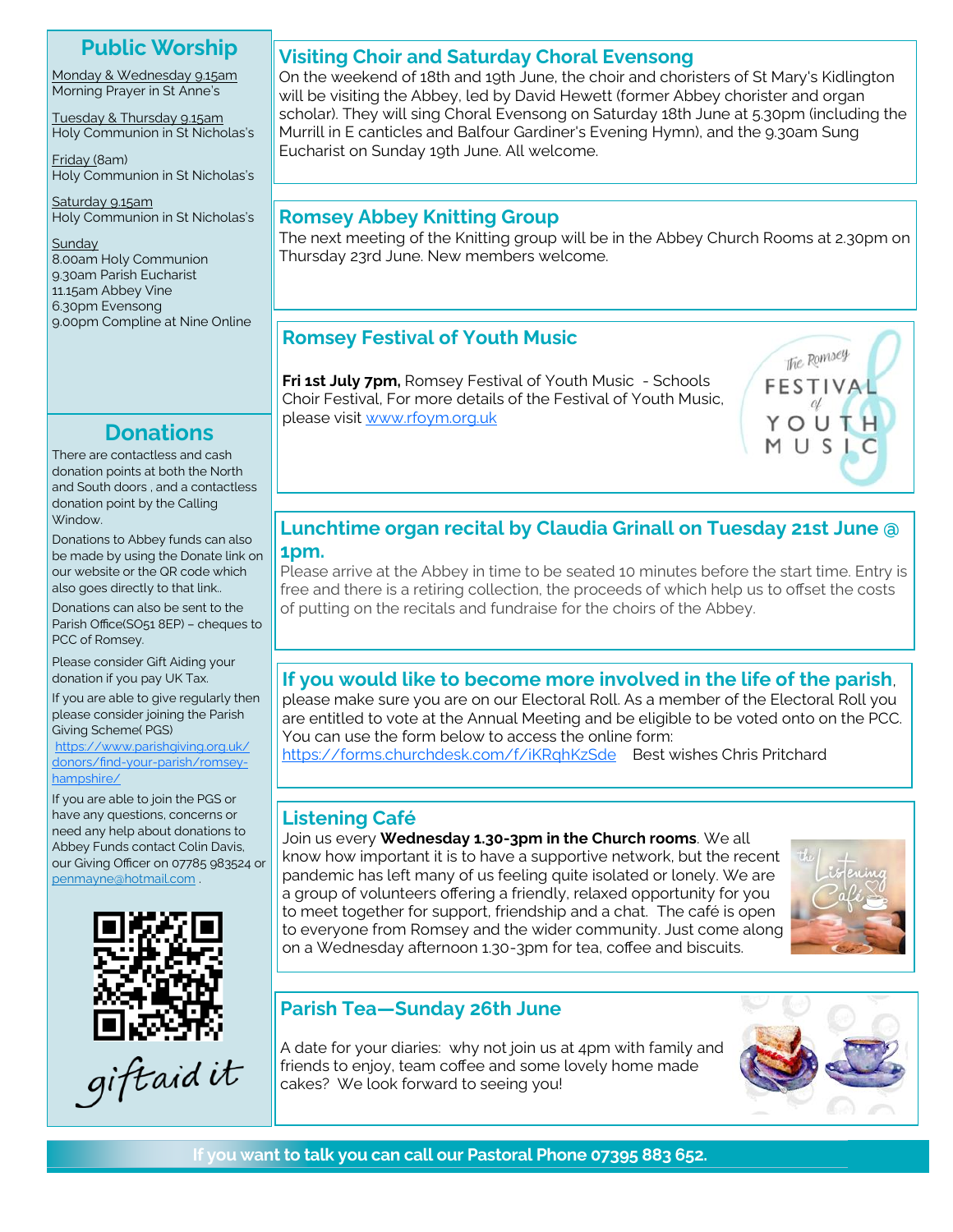# **Romsey Abbey Primary School | Romsey Choral Society**





Jessica Gillingwater - mezzo-soprano Michael Pearce - baritaine

Conductor - Richard Pearce

730pm - Sat and July 2022 - Romsey Abbey

TICKETS \$20 nove, \$12 alsle - students half price Romsey Tourist Information Centre Tel: 01794 512987 Music in Romsey website, or on the door

www.csarchestra.org - www.romseychoral.org.uk

# **The Wisdom Centre**

The Wisdom Centre are taking bookings for all 2022 events—please contact Reception for more details or to sign up on 01794 830206. Future events include:

- •**Let Our Hearts Overflow: A Vision for Living Well**—Saturday 16th July from 10am to 4pm, facilitated by Fiona Jenvey.
- •**Discover Your Personal Myth in the Sacred Self**  20th August 2022 | 10am 4pm Facilitated by Martin Handy **[Click here](https://wisdomhouseromsey.us15.list-manage.com/track/click?u=873c4e1369554100781b01c23&id=21a9cac430&e=6101b70839)**

### **Saintly Sweepers - volunteers needed**

The Saintly Sweepers team are currently looking for additional volunteers to help with cleaning in the Abbey. The team provide a vital service and need enough volunteers to get the work done on a regular basis. The team are a friendly crowd of mixed ages. We sweep fortnightly, on a Friday morning from 9.00-10.30 with all equipment and materials provided. If you miss some weeks it is fine we do not expect 100% attendance. It is light work just sweeping and dusting, nothing above shoulder height and no wet cleaning. If interested please contact Georgie Keane

[\(georgiekeane@live.com\)](mailto:georgiekeane@live.com) or Bridget Massey [\(bridget\\_massey@hotmail.com\).](mailto:bridget_massey@hotmail.com) Thank

### **Wednesday Weekly Prayers**

We use a recurring link for midweek services and Wednesday 7pm prayers [https://](https://us02web.zoom.us/j/89904717879?pwd=S2VTY3ZDdk0yQ0JyUCtNbkhIWEN6dz09) [us02web.zoom.us/j/89904717879?](https://us02web.zoom.us/j/89904717879?pwd=S2VTY3ZDdk0yQ0JyUCtNbkhIWEN6dz09) [pwd=S2VTY3ZDdk0yQ0JyUCtNbkhIWEN](https://us02web.zoom.us/j/89904717879?pwd=S2VTY3ZDdk0yQ0JyUCtNbkhIWEN6dz09) [6dz09](https://us02web.zoom.us/j/89904717879?pwd=S2VTY3ZDdk0yQ0JyUCtNbkhIWEN6dz09) Meeting ID: 899 0471 7879

Passcode: 400916 All welcome

# **Sunday Listening Ear**

After the 9.30am Sunday Eucharist services, Ministers will be always be available for discussion and a prayer. If you would like talk privately, please go to St Anne's Chapel

# **Lunchtime recitals**

We would like to keep you informed by email about lunchtime recitals and other musical events in Romsey Abbey.

Please give us your consent online either by using the QR code here or by using the



following link online [https://](https://forms.churchdesk.com/f/V2a5ROeIAS) [forms.churchdesk.com/f/](https://forms.churchdesk.com/f/V2a5ROeIAS) [V2a5ROeIAS](https://forms.churchdesk.com/f/V2a5ROeIAS)

### **Romsey Foodbank**

The Abbey collection point is inside the South door. Some of the items which are most needed at the moment are:

- Rice
- Longlife milk
- Tinned spaghetti
- Instant mash
- Longlife juice
- Squash
- Custard
- Toilet Rolls
- Desserts The items most needed can always be found on line at [https://](https://romsey.foodbank.org.uk/give-help/donate-food/) [romsey.foodbank.org.uk/give](https://romsey.foodbank.org.uk/give-help/donate-food/)[help/donate](https://romsey.foodbank.org.uk/give-help/donate-food/)-food/

Thank you for your support of the food bank.